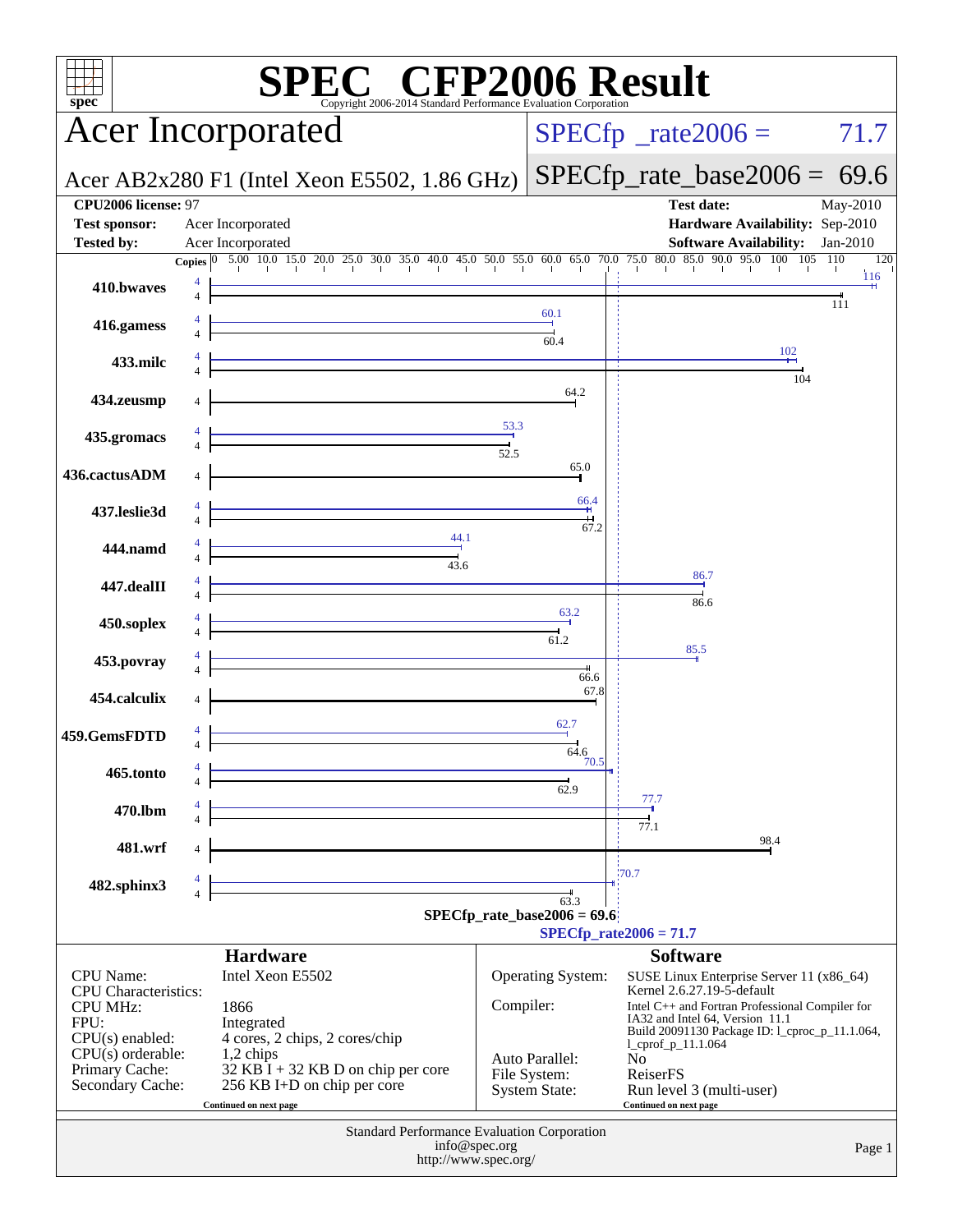

## Acer Incorporated

#### $SPECTp_rate2006 = 71.7$

Acer AB2x280 F1 (Intel Xeon E5502, 1.86 GHz)

[SPECfp\\_rate\\_base2006 =](http://www.spec.org/auto/cpu2006/Docs/result-fields.html#SPECfpratebase2006) 69.6

| CPU <sub>2006</sub> license: 97      |                                                                                                                   |                                                            | <b>Test date:</b><br>$\text{May-}2010$      |
|--------------------------------------|-------------------------------------------------------------------------------------------------------------------|------------------------------------------------------------|---------------------------------------------|
| <b>Test sponsor:</b>                 | Acer Incorporated                                                                                                 |                                                            | <b>Hardware Availability: Sep-2010</b>      |
| <b>Tested by:</b>                    | Acer Incorporated                                                                                                 |                                                            | <b>Software Availability:</b><br>$Jan-2010$ |
| L3 Cache:<br>Other Cache:<br>Memory: | $4 \text{ MB I+D}$ on chip per chip<br>None<br>24 GB (6 x 4 GB DDR3-1333 RDIMM, ECC, CL9 running<br>at $800MHz$ ) | <b>Base Pointers:</b><br>Peak Pointers:<br>Other Software: | $64$ -bit<br>$32/64$ -bit<br>None           |
| Disk Subsystem:<br>Other Hardware:   | 1 x 500 GB SATA II, 7200 RPM<br>None                                                                              |                                                            |                                             |

| <b>Results Table</b> |  |
|----------------------|--|
|----------------------|--|

|                  | <b>Peak</b><br><b>Base</b> |                 |              |                |       |                |              |               |                             |              |                |              |                |              |
|------------------|----------------------------|-----------------|--------------|----------------|-------|----------------|--------------|---------------|-----------------------------|--------------|----------------|--------------|----------------|--------------|
| <b>Benchmark</b> | <b>Copies</b>              | <b>Seconds</b>  | Ratio        | <b>Seconds</b> | Ratio | <b>Seconds</b> | <b>Ratio</b> | <b>Copies</b> | <b>Seconds</b>              | <b>Ratio</b> | <b>Seconds</b> | <b>Ratio</b> | <b>Seconds</b> | <b>Ratio</b> |
| 410.bwayes       |                            | 489             | 111          | 491            | 111   | 491            | 111          |               | 467                         | <b>116</b>   | 464            | 117          | 468            | 116          |
| 416.gamess       | 4                          | 1298            | 60.4         | 1297           | 60.4  | 1297           | 60.4         |               | 1303                        | 60.1         | 1304           | 60.1         | 1302           | 60.2         |
| $433$ .milc      |                            | 353             | 104          | 353            | 104   | 352            | 104          |               | 361                         | 102          | 356            | 103          | 362            | 101          |
| 434.zeusmp       |                            | 567             | 64.2         | 567            | 64.2  | 567            | 64.2         |               | 567                         | 64.2         | 567            | 64.2         | 567            | 64.2         |
| 435.gromacs      |                            | 544             | 52.5         | 543            | 52.6  | 545            | 52.4         |               | 536                         | 53.3         | 536            | 53.3         | 537            | 53.2         |
| 436.cactusADM    |                            | 733             | 65.2         | 735            | 65.0  | 736            | 64.9         |               | 733                         | 65.2         | 735            | 65.0         | 736            | 64.9         |
| 437.leslie3d     |                            | 560             | 67.2         | 558            | 67.3  | 567            | 66.3         |               | 562                         | 66.9         | 567            | 66.4         | 568            | 66.2         |
| 444.namd         |                            | 737             | 43.6         | 736            | 43.6  | <u>737</u>     | 43.6         |               | 729                         | 44.0         | 728            | 44.1         | 728            | <u>44.1</u>  |
| 447.dealII       |                            | 528             | 86.6         | 529            | 86.6  | 529            | 86.6         |               | 528                         | 86.7         | 527            | 86.8         | 528            | 86.6         |
| $450$ .soplex    |                            | 545             | 61.2         | 545            | 61.2  | 544            | 61.3         |               | 528                         | 63.2         | 528            | 63.2         | 527            | 63.3         |
| $453$ . povray   | Δ                          | 321             | 66.2         | 319            | 66.6  | 319            | 66.6         |               | 249                         | 85.4         | 248            | 85.7         | 249            | 85.5         |
| 454.calculix     | 4                          | 487             | 67.8         | 487            | 67.8  | 487            | 67.8         |               | 487                         | 67.8         | 487            | 67.8         | 487            | 67.8         |
| 459.GemsFDTD     | 4                          | 658             | 64.5         | 657            | 64.6  | 657            | 64.6         | 4             | 677                         | 62.7         | 676            | 62.7         | 677            | 62.7         |
| $465$ .tonto     |                            | 626             | 62.9         | 626            | 62.8  | 624            | 63.1         |               | 560                         | 70.2         | 556            | 70.8         | 558            | 70.5         |
| 470.1bm          |                            | 713             | 77.1         | 713            | 77.1  | 713            | 77.0         |               | 706                         | 77.9         | 708            | 77.7         | 707            | 77.7         |
| 481.wrf          |                            | 454             | 98.4         | 453            | 98.5  | 454            | 98.4         |               | 454                         | 98.4         | 453            | 98.5         | 454            | 98.4         |
| 482.sphinx3      |                            | 1226            | 63.6         | 1232           | 63.3  | 1232           | 63.3         | Δ             | 1100                        | 70.9         | 1102           | 70.7         | 1102           | 70.7         |
| $\mathbf{r}$     | $\mathbf{1}$ .             | $\cdot$ $\cdot$ | $\mathbf{I}$ | 1.1.1.1        |       |                | $T = 1.1$    | 1.11          | $\sim$ $\sim$ $\sim$ $\sim$ |              |                |              |                |              |

Results appear in the [order in which they were run.](http://www.spec.org/auto/cpu2006/Docs/result-fields.html#RunOrder) Bold underlined text [indicates a median measurement.](http://www.spec.org/auto/cpu2006/Docs/result-fields.html#Median)

#### **[Submit Notes](http://www.spec.org/auto/cpu2006/Docs/result-fields.html#SubmitNotes)**

The config file option 'submit' was used. numactl was used to bind copies to the cores

#### **[Operating System Notes](http://www.spec.org/auto/cpu2006/Docs/result-fields.html#OperatingSystemNotes)**

'ulimit -s unlimited' was used to set the stack size to unlimited prior to run

#### **[Platform Notes](http://www.spec.org/auto/cpu2006/Docs/result-fields.html#PlatformNotes)**

 Fan speed set to full Speed (ie. Enterprise Blade mode) with Smart Blade Console through CMM (Chassis Management Module)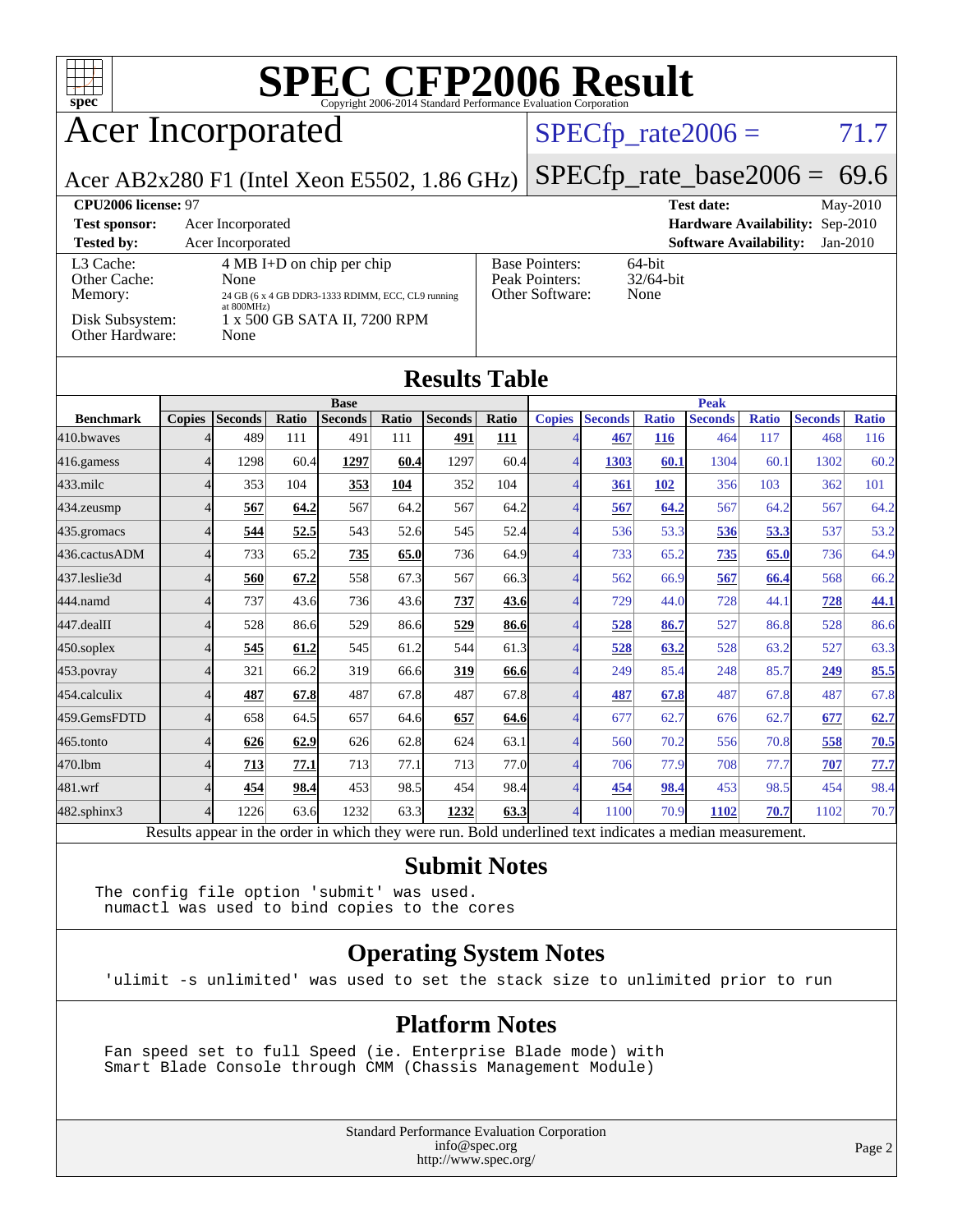| ۹<br>I<br>÷ |  |  |  |  |  |
|-------------|--|--|--|--|--|

## Acer Incorporated

 $SPECTp_rate2006 = 71.7$ 

Acer AB2x280 F1 (Intel Xeon E5502, 1.86 GHz) [SPECfp\\_rate\\_base2006 =](http://www.spec.org/auto/cpu2006/Docs/result-fields.html#SPECfpratebase2006) 69.6

**[Tested by:](http://www.spec.org/auto/cpu2006/Docs/result-fields.html#Testedby)** Acer Incorporated **[Software Availability:](http://www.spec.org/auto/cpu2006/Docs/result-fields.html#SoftwareAvailability)** Jan-2010

**[CPU2006 license:](http://www.spec.org/auto/cpu2006/Docs/result-fields.html#CPU2006license)** 97 **[Test date:](http://www.spec.org/auto/cpu2006/Docs/result-fields.html#Testdate)** May-2010 **[Test sponsor:](http://www.spec.org/auto/cpu2006/Docs/result-fields.html#Testsponsor)** Acer Incorporated **[Hardware Availability:](http://www.spec.org/auto/cpu2006/Docs/result-fields.html#HardwareAvailability)** Sep-2010

#### **[General Notes](http://www.spec.org/auto/cpu2006/Docs/result-fields.html#GeneralNotes)**

Binaries were compiled on SLES 10 with Binutils 2.18.50.0.7.20080502

 The Acer AB2x280 F1, and Gateway GB2x280 F1 are electronically equivalent. This result was measured on Gateway GB2x280 F1.

### **[Base Compiler Invocation](http://www.spec.org/auto/cpu2006/Docs/result-fields.html#BaseCompilerInvocation)**

 $C$  benchmarks:<br>icc  $-m64$ 

[C++ benchmarks:](http://www.spec.org/auto/cpu2006/Docs/result-fields.html#CXXbenchmarks) [icpc -m64](http://www.spec.org/cpu2006/results/res2010q3/cpu2006-20100715-12404.flags.html#user_CXXbase_intel_icpc_64bit_bedb90c1146cab66620883ef4f41a67e)

[Fortran benchmarks](http://www.spec.org/auto/cpu2006/Docs/result-fields.html#Fortranbenchmarks): [ifort -m64](http://www.spec.org/cpu2006/results/res2010q3/cpu2006-20100715-12404.flags.html#user_FCbase_intel_ifort_64bit_ee9d0fb25645d0210d97eb0527dcc06e)

[Benchmarks using both Fortran and C](http://www.spec.org/auto/cpu2006/Docs/result-fields.html#BenchmarksusingbothFortranandC):<br>icc -m64 ifort -m64  $-m64$  ifort  $-m64$ 

 $410 \text{ hwayes: } -$ DSPEC\_CPU\_LP64

### **[Base Portability Flags](http://www.spec.org/auto/cpu2006/Docs/result-fields.html#BasePortabilityFlags)**

| HIV.DWAVCS. DOLEC CLO HIVI                   |                                                                |
|----------------------------------------------|----------------------------------------------------------------|
| 416.gamess: -DSPEC_CPU_LP64                  |                                                                |
| 433.milc: -DSPEC CPU LP64                    |                                                                |
| 434.zeusmp: -DSPEC_CPU_LP64                  |                                                                |
| 435.gromacs: -DSPEC_CPU_LP64 -nofor_main     |                                                                |
| 436.cactusADM: - DSPEC CPU LP64 - nofor main |                                                                |
| 437.leslie3d: -DSPEC CPU LP64                |                                                                |
| 444.namd: -DSPEC CPU LP64                    |                                                                |
| 447.dealII: -DSPEC CPU LP64                  |                                                                |
| 450.soplex: -DSPEC_CPU_LP64                  |                                                                |
| 453.povray: -DSPEC_CPU_LP64                  |                                                                |
| 454.calculix: -DSPEC CPU LP64 -nofor main    |                                                                |
| 459. GemsFDTD: - DSPEC CPU LP64              |                                                                |
| 465.tonto: - DSPEC CPU LP64                  |                                                                |
| 470.1bm: -DSPEC_CPU LP64                     |                                                                |
|                                              | 481.wrf: -DSPEC CPU_LP64 -DSPEC_CPU_CASE_FLAG -DSPEC_CPU_LINUX |
| 482.sphinx3: -DSPEC_CPU_LP64                 |                                                                |
|                                              |                                                                |

### **[Base Optimization Flags](http://www.spec.org/auto/cpu2006/Docs/result-fields.html#BaseOptimizationFlags)**

[C benchmarks](http://www.spec.org/auto/cpu2006/Docs/result-fields.html#Cbenchmarks):

[-xSSE4.2](http://www.spec.org/cpu2006/results/res2010q3/cpu2006-20100715-12404.flags.html#user_CCbase_f-xSSE42_f91528193cf0b216347adb8b939d4107) [-ipo](http://www.spec.org/cpu2006/results/res2010q3/cpu2006-20100715-12404.flags.html#user_CCbase_f-ipo) [-O3](http://www.spec.org/cpu2006/results/res2010q3/cpu2006-20100715-12404.flags.html#user_CCbase_f-O3) [-no-prec-div](http://www.spec.org/cpu2006/results/res2010q3/cpu2006-20100715-12404.flags.html#user_CCbase_f-no-prec-div) [-static](http://www.spec.org/cpu2006/results/res2010q3/cpu2006-20100715-12404.flags.html#user_CCbase_f-static)

[C++ benchmarks:](http://www.spec.org/auto/cpu2006/Docs/result-fields.html#CXXbenchmarks) [-xSSE4.2](http://www.spec.org/cpu2006/results/res2010q3/cpu2006-20100715-12404.flags.html#user_CXXbase_f-xSSE42_f91528193cf0b216347adb8b939d4107) [-ipo](http://www.spec.org/cpu2006/results/res2010q3/cpu2006-20100715-12404.flags.html#user_CXXbase_f-ipo) [-O3](http://www.spec.org/cpu2006/results/res2010q3/cpu2006-20100715-12404.flags.html#user_CXXbase_f-O3) [-no-prec-div](http://www.spec.org/cpu2006/results/res2010q3/cpu2006-20100715-12404.flags.html#user_CXXbase_f-no-prec-div) [-static](http://www.spec.org/cpu2006/results/res2010q3/cpu2006-20100715-12404.flags.html#user_CXXbase_f-static)

Continued on next page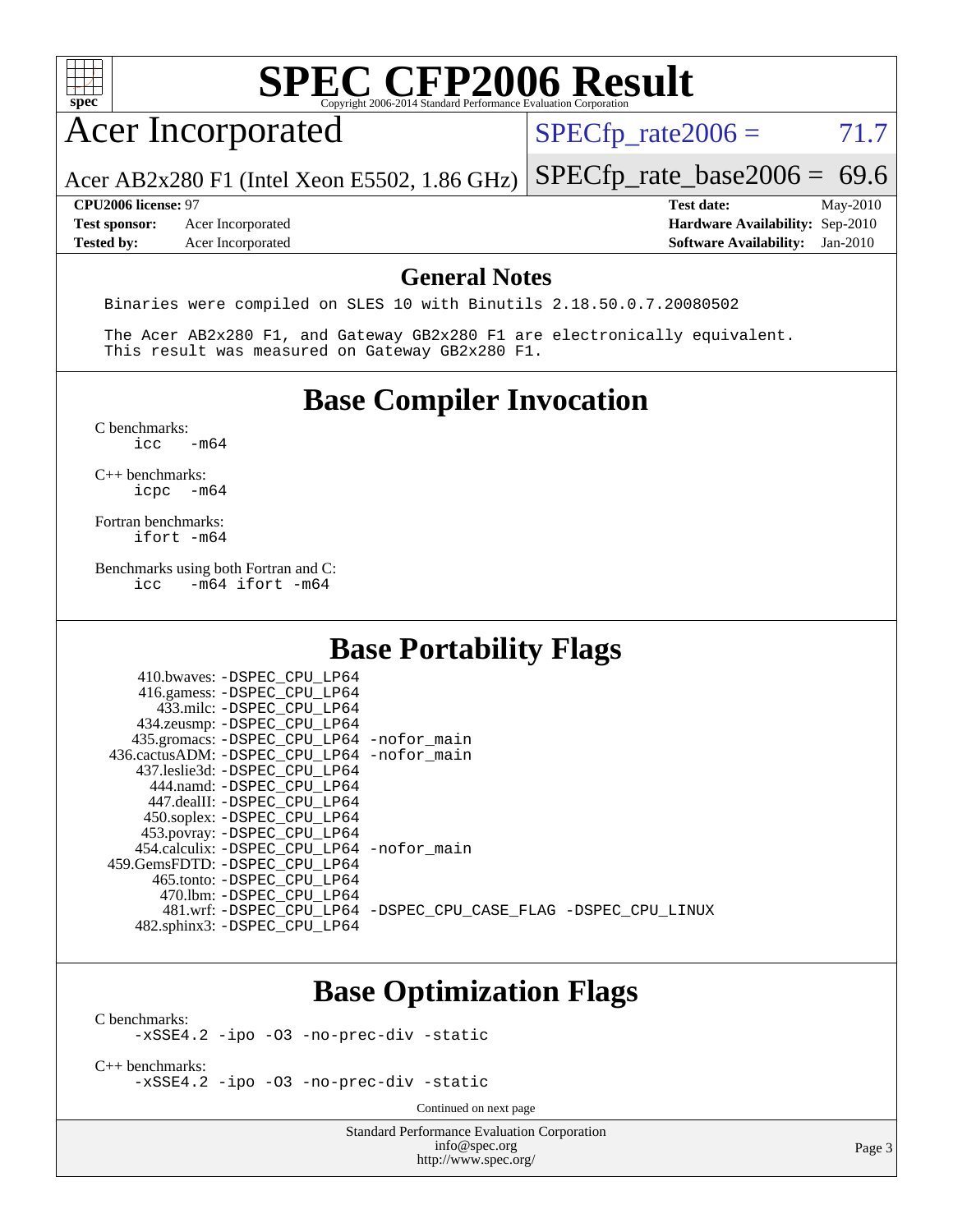

Acer Incorporated

 $SPECTp_rate2006 = 71.7$ 

Acer AB2x280 F1 (Intel Xeon E5502, 1.86 GHz) [SPECfp\\_rate\\_base2006 =](http://www.spec.org/auto/cpu2006/Docs/result-fields.html#SPECfpratebase2006) 69.6

**[Test sponsor:](http://www.spec.org/auto/cpu2006/Docs/result-fields.html#Testsponsor)** Acer Incorporated **[Hardware Availability:](http://www.spec.org/auto/cpu2006/Docs/result-fields.html#HardwareAvailability)** Sep-2010

**[CPU2006 license:](http://www.spec.org/auto/cpu2006/Docs/result-fields.html#CPU2006license)** 97 **[Test date:](http://www.spec.org/auto/cpu2006/Docs/result-fields.html#Testdate)** May-2010 **[Tested by:](http://www.spec.org/auto/cpu2006/Docs/result-fields.html#Testedby)** Acer Incorporated **[Software Availability:](http://www.spec.org/auto/cpu2006/Docs/result-fields.html#SoftwareAvailability)** Jan-2010

## **[Base Optimization Flags \(Continued\)](http://www.spec.org/auto/cpu2006/Docs/result-fields.html#BaseOptimizationFlags)**

[Fortran benchmarks](http://www.spec.org/auto/cpu2006/Docs/result-fields.html#Fortranbenchmarks): [-xSSE4.2](http://www.spec.org/cpu2006/results/res2010q3/cpu2006-20100715-12404.flags.html#user_FCbase_f-xSSE42_f91528193cf0b216347adb8b939d4107) [-ipo](http://www.spec.org/cpu2006/results/res2010q3/cpu2006-20100715-12404.flags.html#user_FCbase_f-ipo) [-O3](http://www.spec.org/cpu2006/results/res2010q3/cpu2006-20100715-12404.flags.html#user_FCbase_f-O3) [-no-prec-div](http://www.spec.org/cpu2006/results/res2010q3/cpu2006-20100715-12404.flags.html#user_FCbase_f-no-prec-div) [-static](http://www.spec.org/cpu2006/results/res2010q3/cpu2006-20100715-12404.flags.html#user_FCbase_f-static)

[Benchmarks using both Fortran and C](http://www.spec.org/auto/cpu2006/Docs/result-fields.html#BenchmarksusingbothFortranandC): [-xSSE4.2](http://www.spec.org/cpu2006/results/res2010q3/cpu2006-20100715-12404.flags.html#user_CC_FCbase_f-xSSE42_f91528193cf0b216347adb8b939d4107) [-ipo](http://www.spec.org/cpu2006/results/res2010q3/cpu2006-20100715-12404.flags.html#user_CC_FCbase_f-ipo) [-O3](http://www.spec.org/cpu2006/results/res2010q3/cpu2006-20100715-12404.flags.html#user_CC_FCbase_f-O3) [-no-prec-div](http://www.spec.org/cpu2006/results/res2010q3/cpu2006-20100715-12404.flags.html#user_CC_FCbase_f-no-prec-div) [-static](http://www.spec.org/cpu2006/results/res2010q3/cpu2006-20100715-12404.flags.html#user_CC_FCbase_f-static)

**[Peak Compiler Invocation](http://www.spec.org/auto/cpu2006/Docs/result-fields.html#PeakCompilerInvocation)**

[C benchmarks \(except as noted below\)](http://www.spec.org/auto/cpu2006/Docs/result-fields.html#Cbenchmarksexceptasnotedbelow):  $\text{icc}$  -m64

482.sphinx3: [icc -m32](http://www.spec.org/cpu2006/results/res2010q3/cpu2006-20100715-12404.flags.html#user_peakCCLD482_sphinx3_intel_icc_32bit_a6a621f8d50482236b970c6ac5f55f93)

[C++ benchmarks \(except as noted below\):](http://www.spec.org/auto/cpu2006/Docs/result-fields.html#CXXbenchmarksexceptasnotedbelow) [icpc -m64](http://www.spec.org/cpu2006/results/res2010q3/cpu2006-20100715-12404.flags.html#user_CXXpeak_intel_icpc_64bit_bedb90c1146cab66620883ef4f41a67e)

450.soplex: [icpc -m32](http://www.spec.org/cpu2006/results/res2010q3/cpu2006-20100715-12404.flags.html#user_peakCXXLD450_soplex_intel_icpc_32bit_4e5a5ef1a53fd332b3c49e69c3330699)

[Fortran benchmarks](http://www.spec.org/auto/cpu2006/Docs/result-fields.html#Fortranbenchmarks): [ifort -m64](http://www.spec.org/cpu2006/results/res2010q3/cpu2006-20100715-12404.flags.html#user_FCpeak_intel_ifort_64bit_ee9d0fb25645d0210d97eb0527dcc06e)

[Benchmarks using both Fortran and C](http://www.spec.org/auto/cpu2006/Docs/result-fields.html#BenchmarksusingbothFortranandC): [icc -m64](http://www.spec.org/cpu2006/results/res2010q3/cpu2006-20100715-12404.flags.html#user_CC_FCpeak_intel_icc_64bit_0b7121f5ab7cfabee23d88897260401c) [ifort -m64](http://www.spec.org/cpu2006/results/res2010q3/cpu2006-20100715-12404.flags.html#user_CC_FCpeak_intel_ifort_64bit_ee9d0fb25645d0210d97eb0527dcc06e)

#### **[Peak Portability Flags](http://www.spec.org/auto/cpu2006/Docs/result-fields.html#PeakPortabilityFlags)**

| 410.bwaves: -DSPEC CPU LP64                                    |  |
|----------------------------------------------------------------|--|
| 416.gamess: -DSPEC_CPU_LP64                                    |  |
| 433.milc: -DSPEC CPU LP64                                      |  |
| 434.zeusmp: -DSPEC_CPU_LP64                                    |  |
| 435.gromacs: -DSPEC_CPU_LP64 -nofor_main                       |  |
| 436.cactusADM: -DSPEC CPU LP64 -nofor main                     |  |
| 437.leslie3d: -DSPEC CPU LP64                                  |  |
| 444.namd: -DSPEC CPU LP64                                      |  |
| 447.dealII: -DSPEC CPU LP64                                    |  |
| 453.povray: -DSPEC_CPU_LP64                                    |  |
| 454.calculix: -DSPEC_CPU_LP64 -nofor_main                      |  |
| 459.GemsFDTD: -DSPEC CPU LP64                                  |  |
| 465.tonto: -DSPEC CPU LP64                                     |  |
| 470.1bm: - DSPEC CPU LP64                                      |  |
| 481.wrf: -DSPEC_CPU_LP64 -DSPEC_CPU_CASE_FLAG -DSPEC_CPU_LINUX |  |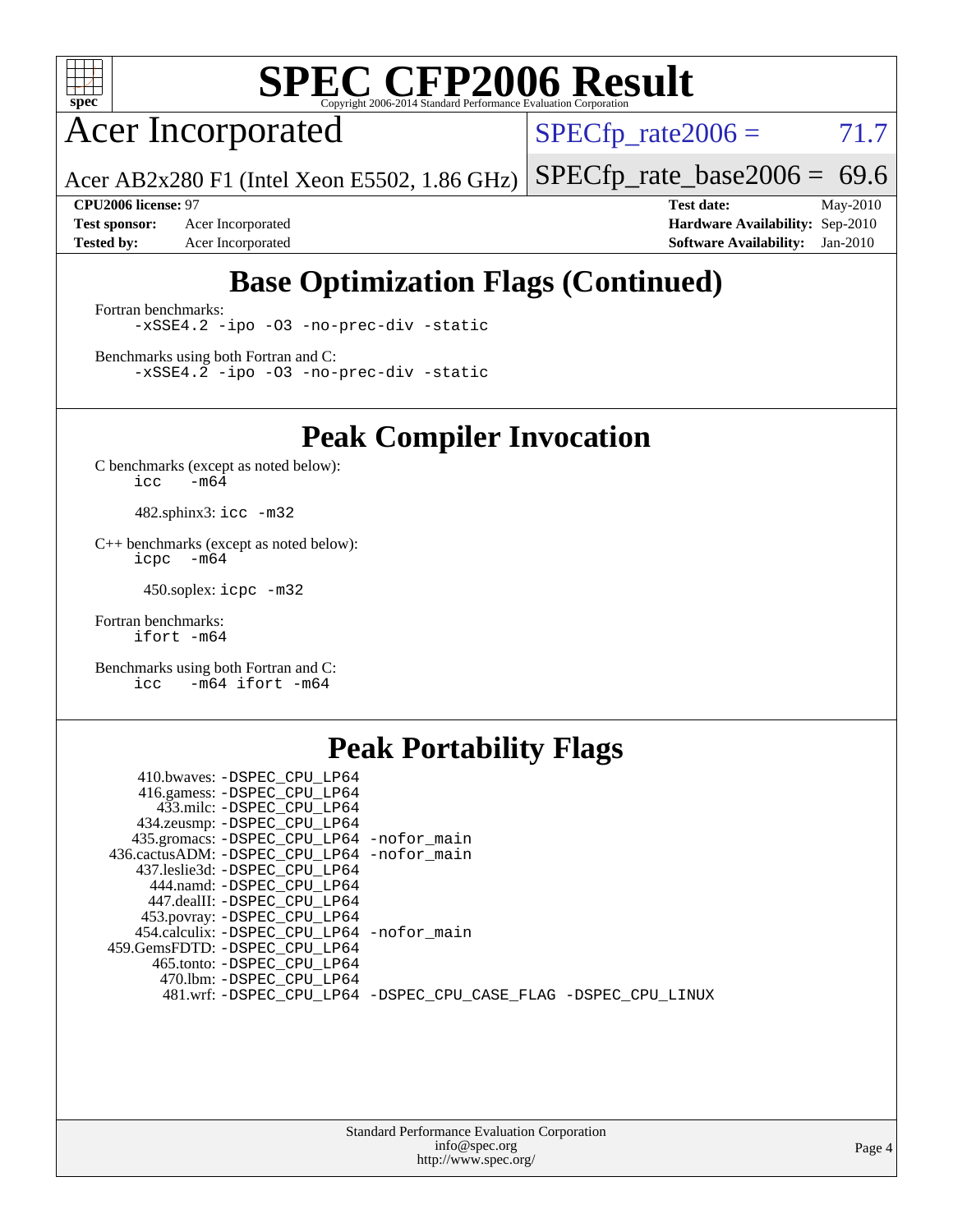

Acer Incorporated

 $SPECTp\_rate2006 = 71.7$ 

Acer AB2x280 F1 (Intel Xeon E5502, 1.86 GHz) [SPECfp\\_rate\\_base2006 =](http://www.spec.org/auto/cpu2006/Docs/result-fields.html#SPECfpratebase2006) 69.6

**[Test sponsor:](http://www.spec.org/auto/cpu2006/Docs/result-fields.html#Testsponsor)** Acer Incorporated **[Hardware Availability:](http://www.spec.org/auto/cpu2006/Docs/result-fields.html#HardwareAvailability)** Sep-2010

**[CPU2006 license:](http://www.spec.org/auto/cpu2006/Docs/result-fields.html#CPU2006license)** 97 **[Test date:](http://www.spec.org/auto/cpu2006/Docs/result-fields.html#Testdate)** May-2010 **[Tested by:](http://www.spec.org/auto/cpu2006/Docs/result-fields.html#Testedby)** Acer Incorporated **[Software Availability:](http://www.spec.org/auto/cpu2006/Docs/result-fields.html#SoftwareAvailability)** Jan-2010

## **[Peak Optimization Flags](http://www.spec.org/auto/cpu2006/Docs/result-fields.html#PeakOptimizationFlags)**

#### [C benchmarks](http://www.spec.org/auto/cpu2006/Docs/result-fields.html#Cbenchmarks):

 433.milc: [-xSSE4.2](http://www.spec.org/cpu2006/results/res2010q3/cpu2006-20100715-12404.flags.html#user_peakPASS2_CFLAGSPASS2_LDFLAGS433_milc_f-xSSE42_f91528193cf0b216347adb8b939d4107)(pass 2) [-prof-gen](http://www.spec.org/cpu2006/results/res2010q3/cpu2006-20100715-12404.flags.html#user_peakPASS1_CFLAGSPASS1_LDFLAGS433_milc_prof_gen_e43856698f6ca7b7e442dfd80e94a8fc)(pass 1) [-ipo](http://www.spec.org/cpu2006/results/res2010q3/cpu2006-20100715-12404.flags.html#user_peakPASS2_CFLAGSPASS2_LDFLAGS433_milc_f-ipo)(pass 2) [-O3](http://www.spec.org/cpu2006/results/res2010q3/cpu2006-20100715-12404.flags.html#user_peakPASS2_CFLAGSPASS2_LDFLAGS433_milc_f-O3)(pass 2) [-no-prec-div](http://www.spec.org/cpu2006/results/res2010q3/cpu2006-20100715-12404.flags.html#user_peakPASS2_CFLAGSPASS2_LDFLAGS433_milc_f-no-prec-div)(pass 2) [-static](http://www.spec.org/cpu2006/results/res2010q3/cpu2006-20100715-12404.flags.html#user_peakPASS2_CFLAGSPASS2_LDFLAGS433_milc_f-static)(pass 2) [-prof-use](http://www.spec.org/cpu2006/results/res2010q3/cpu2006-20100715-12404.flags.html#user_peakPASS2_CFLAGSPASS2_LDFLAGS433_milc_prof_use_bccf7792157ff70d64e32fe3e1250b55)(pass 2) [-fno-alias](http://www.spec.org/cpu2006/results/res2010q3/cpu2006-20100715-12404.flags.html#user_peakOPTIMIZE433_milc_f-no-alias_694e77f6c5a51e658e82ccff53a9e63a) [-opt-prefetch](http://www.spec.org/cpu2006/results/res2010q3/cpu2006-20100715-12404.flags.html#user_peakOPTIMIZE433_milc_f-opt-prefetch) 470.1bm:  $-xSSE4$ . 2(pass 2)  $-prof-gen(pass 1) -ipo(pass 2) -O3(pass 2)$  $-prof-gen(pass 1) -ipo(pass 2) -O3(pass 2)$  $-prof-gen(pass 1) -ipo(pass 2) -O3(pass 2)$  $-prof-gen(pass 1) -ipo(pass 2) -O3(pass 2)$  $-prof-gen(pass 1) -ipo(pass 2) -O3(pass 2)$  $-prof-gen(pass 1) -ipo(pass 2) -O3(pass 2)$ [-no-prec-div](http://www.spec.org/cpu2006/results/res2010q3/cpu2006-20100715-12404.flags.html#user_peakPASS2_CFLAGSPASS2_LDFLAGS470_lbm_f-no-prec-div)(pass 2) [-static](http://www.spec.org/cpu2006/results/res2010q3/cpu2006-20100715-12404.flags.html#user_peakPASS2_CFLAGSPASS2_LDFLAGS470_lbm_f-static)(pass 2) [-prof-use](http://www.spec.org/cpu2006/results/res2010q3/cpu2006-20100715-12404.flags.html#user_peakPASS2_CFLAGSPASS2_LDFLAGS470_lbm_prof_use_bccf7792157ff70d64e32fe3e1250b55)(pass 2) [-opt-malloc-options=3](http://www.spec.org/cpu2006/results/res2010q3/cpu2006-20100715-12404.flags.html#user_peakOPTIMIZE470_lbm_f-opt-malloc-options_13ab9b803cf986b4ee62f0a5998c2238) [-ansi-alias](http://www.spec.org/cpu2006/results/res2010q3/cpu2006-20100715-12404.flags.html#user_peakOPTIMIZE470_lbm_f-ansi-alias) [-auto-ilp32](http://www.spec.org/cpu2006/results/res2010q3/cpu2006-20100715-12404.flags.html#user_peakCOPTIMIZE470_lbm_f-auto-ilp32) 482.sphinx3: [-xSSE4.2](http://www.spec.org/cpu2006/results/res2010q3/cpu2006-20100715-12404.flags.html#user_peakOPTIMIZE482_sphinx3_f-xSSE42_f91528193cf0b216347adb8b939d4107) [-ipo](http://www.spec.org/cpu2006/results/res2010q3/cpu2006-20100715-12404.flags.html#user_peakOPTIMIZE482_sphinx3_f-ipo) [-O3](http://www.spec.org/cpu2006/results/res2010q3/cpu2006-20100715-12404.flags.html#user_peakOPTIMIZE482_sphinx3_f-O3) [-no-prec-div](http://www.spec.org/cpu2006/results/res2010q3/cpu2006-20100715-12404.flags.html#user_peakOPTIMIZE482_sphinx3_f-no-prec-div) [-static](http://www.spec.org/cpu2006/results/res2010q3/cpu2006-20100715-12404.flags.html#user_peakOPTIMIZE482_sphinx3_f-static) [-unroll2](http://www.spec.org/cpu2006/results/res2010q3/cpu2006-20100715-12404.flags.html#user_peakCOPTIMIZE482_sphinx3_f-unroll_784dae83bebfb236979b41d2422d7ec2) [C++ benchmarks:](http://www.spec.org/auto/cpu2006/Docs/result-fields.html#CXXbenchmarks) 444.namd: [-xSSE4.2](http://www.spec.org/cpu2006/results/res2010q3/cpu2006-20100715-12404.flags.html#user_peakPASS2_CXXFLAGSPASS2_LDFLAGS444_namd_f-xSSE42_f91528193cf0b216347adb8b939d4107)(pass 2) [-prof-gen](http://www.spec.org/cpu2006/results/res2010q3/cpu2006-20100715-12404.flags.html#user_peakPASS1_CXXFLAGSPASS1_LDFLAGS444_namd_prof_gen_e43856698f6ca7b7e442dfd80e94a8fc)(pass 1) [-ipo](http://www.spec.org/cpu2006/results/res2010q3/cpu2006-20100715-12404.flags.html#user_peakPASS2_CXXFLAGSPASS2_LDFLAGS444_namd_f-ipo)(pass 2) [-O3](http://www.spec.org/cpu2006/results/res2010q3/cpu2006-20100715-12404.flags.html#user_peakPASS2_CXXFLAGSPASS2_LDFLAGS444_namd_f-O3)(pass 2) [-no-prec-div](http://www.spec.org/cpu2006/results/res2010q3/cpu2006-20100715-12404.flags.html#user_peakPASS2_CXXFLAGSPASS2_LDFLAGS444_namd_f-no-prec-div)(pass 2) [-static](http://www.spec.org/cpu2006/results/res2010q3/cpu2006-20100715-12404.flags.html#user_peakPASS2_CXXFLAGSPASS2_LDFLAGS444_namd_f-static)(pass 2) [-prof-use](http://www.spec.org/cpu2006/results/res2010q3/cpu2006-20100715-12404.flags.html#user_peakPASS2_CXXFLAGSPASS2_LDFLAGS444_namd_prof_use_bccf7792157ff70d64e32fe3e1250b55)(pass 2) [-fno-alias](http://www.spec.org/cpu2006/results/res2010q3/cpu2006-20100715-12404.flags.html#user_peakCXXOPTIMIZE444_namd_f-no-alias_694e77f6c5a51e658e82ccff53a9e63a) [-auto-ilp32](http://www.spec.org/cpu2006/results/res2010q3/cpu2006-20100715-12404.flags.html#user_peakCXXOPTIMIZE444_namd_f-auto-ilp32) 447.dealII: [-xSSE4.2](http://www.spec.org/cpu2006/results/res2010q3/cpu2006-20100715-12404.flags.html#user_peakPASS2_CXXFLAGSPASS2_LDFLAGS447_dealII_f-xSSE42_f91528193cf0b216347adb8b939d4107)(pass 2) [-prof-gen](http://www.spec.org/cpu2006/results/res2010q3/cpu2006-20100715-12404.flags.html#user_peakPASS1_CXXFLAGSPASS1_LDFLAGS447_dealII_prof_gen_e43856698f6ca7b7e442dfd80e94a8fc)(pass 1) [-ipo](http://www.spec.org/cpu2006/results/res2010q3/cpu2006-20100715-12404.flags.html#user_peakPASS2_CXXFLAGSPASS2_LDFLAGS447_dealII_f-ipo)(pass 2) [-O3](http://www.spec.org/cpu2006/results/res2010q3/cpu2006-20100715-12404.flags.html#user_peakPASS2_CXXFLAGSPASS2_LDFLAGS447_dealII_f-O3)(pass 2) [-no-prec-div](http://www.spec.org/cpu2006/results/res2010q3/cpu2006-20100715-12404.flags.html#user_peakPASS2_CXXFLAGSPASS2_LDFLAGS447_dealII_f-no-prec-div)(pass 2) [-static](http://www.spec.org/cpu2006/results/res2010q3/cpu2006-20100715-12404.flags.html#user_peakPASS2_CXXFLAGSPASS2_LDFLAGS447_dealII_f-static)(pass 2) [-prof-use](http://www.spec.org/cpu2006/results/res2010q3/cpu2006-20100715-12404.flags.html#user_peakPASS2_CXXFLAGSPASS2_LDFLAGS447_dealII_prof_use_bccf7792157ff70d64e32fe3e1250b55)(pass 2) [-unroll2](http://www.spec.org/cpu2006/results/res2010q3/cpu2006-20100715-12404.flags.html#user_peakCXXOPTIMIZE447_dealII_f-unroll_784dae83bebfb236979b41d2422d7ec2) [-ansi-alias](http://www.spec.org/cpu2006/results/res2010q3/cpu2006-20100715-12404.flags.html#user_peakCXXOPTIMIZE447_dealII_f-ansi-alias) [-scalar-rep-](http://www.spec.org/cpu2006/results/res2010q3/cpu2006-20100715-12404.flags.html#user_peakCXXOPTIMIZE447_dealII_f-disablescalarrep_abbcad04450fb118e4809c81d83c8a1d) 450.soplex: [-xSSE4.2](http://www.spec.org/cpu2006/results/res2010q3/cpu2006-20100715-12404.flags.html#user_peakPASS2_CXXFLAGSPASS2_LDFLAGS450_soplex_f-xSSE42_f91528193cf0b216347adb8b939d4107)(pass 2) [-prof-gen](http://www.spec.org/cpu2006/results/res2010q3/cpu2006-20100715-12404.flags.html#user_peakPASS1_CXXFLAGSPASS1_LDFLAGS450_soplex_prof_gen_e43856698f6ca7b7e442dfd80e94a8fc)(pass 1) [-ipo](http://www.spec.org/cpu2006/results/res2010q3/cpu2006-20100715-12404.flags.html#user_peakPASS2_CXXFLAGSPASS2_LDFLAGS450_soplex_f-ipo)(pass 2) [-O3](http://www.spec.org/cpu2006/results/res2010q3/cpu2006-20100715-12404.flags.html#user_peakPASS2_CXXFLAGSPASS2_LDFLAGS450_soplex_f-O3)(pass 2) [-no-prec-div](http://www.spec.org/cpu2006/results/res2010q3/cpu2006-20100715-12404.flags.html#user_peakPASS2_CXXFLAGSPASS2_LDFLAGS450_soplex_f-no-prec-div)(pass 2) [-static](http://www.spec.org/cpu2006/results/res2010q3/cpu2006-20100715-12404.flags.html#user_peakPASS2_CXXFLAGSPASS2_LDFLAGS450_soplex_f-static)(pass 2) [-prof-use](http://www.spec.org/cpu2006/results/res2010q3/cpu2006-20100715-12404.flags.html#user_peakPASS2_CXXFLAGSPASS2_LDFLAGS450_soplex_prof_use_bccf7792157ff70d64e32fe3e1250b55)(pass 2) [-opt-malloc-options=3](http://www.spec.org/cpu2006/results/res2010q3/cpu2006-20100715-12404.flags.html#user_peakOPTIMIZE450_soplex_f-opt-malloc-options_13ab9b803cf986b4ee62f0a5998c2238) 453.povray: [-xSSE4.2](http://www.spec.org/cpu2006/results/res2010q3/cpu2006-20100715-12404.flags.html#user_peakPASS2_CXXFLAGSPASS2_LDFLAGS453_povray_f-xSSE42_f91528193cf0b216347adb8b939d4107)(pass 2) [-prof-gen](http://www.spec.org/cpu2006/results/res2010q3/cpu2006-20100715-12404.flags.html#user_peakPASS1_CXXFLAGSPASS1_LDFLAGS453_povray_prof_gen_e43856698f6ca7b7e442dfd80e94a8fc)(pass 1) [-ipo](http://www.spec.org/cpu2006/results/res2010q3/cpu2006-20100715-12404.flags.html#user_peakPASS2_CXXFLAGSPASS2_LDFLAGS453_povray_f-ipo)(pass 2) [-O3](http://www.spec.org/cpu2006/results/res2010q3/cpu2006-20100715-12404.flags.html#user_peakPASS2_CXXFLAGSPASS2_LDFLAGS453_povray_f-O3)(pass 2) [-no-prec-div](http://www.spec.org/cpu2006/results/res2010q3/cpu2006-20100715-12404.flags.html#user_peakPASS2_CXXFLAGSPASS2_LDFLAGS453_povray_f-no-prec-div)(pass 2) [-static](http://www.spec.org/cpu2006/results/res2010q3/cpu2006-20100715-12404.flags.html#user_peakPASS2_CXXFLAGSPASS2_LDFLAGS453_povray_f-static)(pass 2) [-prof-use](http://www.spec.org/cpu2006/results/res2010q3/cpu2006-20100715-12404.flags.html#user_peakPASS2_CXXFLAGSPASS2_LDFLAGS453_povray_prof_use_bccf7792157ff70d64e32fe3e1250b55)(pass 2) [-unroll4](http://www.spec.org/cpu2006/results/res2010q3/cpu2006-20100715-12404.flags.html#user_peakCXXOPTIMIZE453_povray_f-unroll_4e5e4ed65b7fd20bdcd365bec371b81f) [-ansi-alias](http://www.spec.org/cpu2006/results/res2010q3/cpu2006-20100715-12404.flags.html#user_peakCXXOPTIMIZE453_povray_f-ansi-alias) [Fortran benchmarks](http://www.spec.org/auto/cpu2006/Docs/result-fields.html#Fortranbenchmarks): 410.bwaves: [-xSSE4.2](http://www.spec.org/cpu2006/results/res2010q3/cpu2006-20100715-12404.flags.html#user_peakOPTIMIZE410_bwaves_f-xSSE42_f91528193cf0b216347adb8b939d4107) [-ipo](http://www.spec.org/cpu2006/results/res2010q3/cpu2006-20100715-12404.flags.html#user_peakOPTIMIZE410_bwaves_f-ipo) [-O3](http://www.spec.org/cpu2006/results/res2010q3/cpu2006-20100715-12404.flags.html#user_peakOPTIMIZE410_bwaves_f-O3) [-no-prec-div](http://www.spec.org/cpu2006/results/res2010q3/cpu2006-20100715-12404.flags.html#user_peakOPTIMIZE410_bwaves_f-no-prec-div) [-static](http://www.spec.org/cpu2006/results/res2010q3/cpu2006-20100715-12404.flags.html#user_peakOPTIMIZE410_bwaves_f-static) [-opt-prefetch](http://www.spec.org/cpu2006/results/res2010q3/cpu2006-20100715-12404.flags.html#user_peakOPTIMIZE410_bwaves_f-opt-prefetch) 416.gamess:  $-xSSE4$ . 2(pass 2)  $-prof-gen(pass 1) -ipo(pass 2) -O3(pass 2)$  $-prof-gen(pass 1) -ipo(pass 2) -O3(pass 2)$  $-prof-gen(pass 1) -ipo(pass 2) -O3(pass 2)$  $-prof-gen(pass 1) -ipo(pass 2) -O3(pass 2)$  $-prof-gen(pass 1) -ipo(pass 2) -O3(pass 2)$  $-prof-gen(pass 1) -ipo(pass 2) -O3(pass 2)$ [-no-prec-div](http://www.spec.org/cpu2006/results/res2010q3/cpu2006-20100715-12404.flags.html#user_peakPASS2_FFLAGSPASS2_LDFLAGS416_gamess_f-no-prec-div)(pass 2) [-static](http://www.spec.org/cpu2006/results/res2010q3/cpu2006-20100715-12404.flags.html#user_peakPASS2_FFLAGSPASS2_LDFLAGS416_gamess_f-static)(pass 2) [-prof-use](http://www.spec.org/cpu2006/results/res2010q3/cpu2006-20100715-12404.flags.html#user_peakPASS2_FFLAGSPASS2_LDFLAGS416_gamess_prof_use_bccf7792157ff70d64e32fe3e1250b55)(pass 2) [-unroll2](http://www.spec.org/cpu2006/results/res2010q3/cpu2006-20100715-12404.flags.html#user_peakOPTIMIZE416_gamess_f-unroll_784dae83bebfb236979b41d2422d7ec2) [-Ob0](http://www.spec.org/cpu2006/results/res2010q3/cpu2006-20100715-12404.flags.html#user_peakOPTIMIZE416_gamess_f-Ob_n_fbe6f6428adb7d4b74b1e99bb2444c2d) [-ansi-alias](http://www.spec.org/cpu2006/results/res2010q3/cpu2006-20100715-12404.flags.html#user_peakOPTIMIZE416_gamess_f-ansi-alias) [-scalar-rep-](http://www.spec.org/cpu2006/results/res2010q3/cpu2006-20100715-12404.flags.html#user_peakOPTIMIZE416_gamess_f-disablescalarrep_abbcad04450fb118e4809c81d83c8a1d) 434.zeusmp: basepeak = yes 437.leslie3d: [-xSSE4.2](http://www.spec.org/cpu2006/results/res2010q3/cpu2006-20100715-12404.flags.html#user_peakOPTIMIZE437_leslie3d_f-xSSE42_f91528193cf0b216347adb8b939d4107) [-ipo](http://www.spec.org/cpu2006/results/res2010q3/cpu2006-20100715-12404.flags.html#user_peakOPTIMIZE437_leslie3d_f-ipo) [-O3](http://www.spec.org/cpu2006/results/res2010q3/cpu2006-20100715-12404.flags.html#user_peakOPTIMIZE437_leslie3d_f-O3) [-no-prec-div](http://www.spec.org/cpu2006/results/res2010q3/cpu2006-20100715-12404.flags.html#user_peakOPTIMIZE437_leslie3d_f-no-prec-div) [-static](http://www.spec.org/cpu2006/results/res2010q3/cpu2006-20100715-12404.flags.html#user_peakOPTIMIZE437_leslie3d_f-static)  $459$ .GemsFDTD:  $-xSSE4$ .  $2(pass 2)$  [-prof-gen](http://www.spec.org/cpu2006/results/res2010q3/cpu2006-20100715-12404.flags.html#user_peakPASS1_FFLAGSPASS1_LDFLAGS459_GemsFDTD_prof_gen_e43856698f6ca7b7e442dfd80e94a8fc)(pass 1) [-ipo](http://www.spec.org/cpu2006/results/res2010q3/cpu2006-20100715-12404.flags.html#user_peakPASS2_FFLAGSPASS2_LDFLAGS459_GemsFDTD_f-ipo)(pass 2) -03(pass 2) [-no-prec-div](http://www.spec.org/cpu2006/results/res2010q3/cpu2006-20100715-12404.flags.html#user_peakPASS2_FFLAGSPASS2_LDFLAGS459_GemsFDTD_f-no-prec-div)(pass 2) [-static](http://www.spec.org/cpu2006/results/res2010q3/cpu2006-20100715-12404.flags.html#user_peakPASS2_FFLAGSPASS2_LDFLAGS459_GemsFDTD_f-static)(pass 2) [-prof-use](http://www.spec.org/cpu2006/results/res2010q3/cpu2006-20100715-12404.flags.html#user_peakPASS2_FFLAGSPASS2_LDFLAGS459_GemsFDTD_prof_use_bccf7792157ff70d64e32fe3e1250b55)(pass 2) [-unroll2](http://www.spec.org/cpu2006/results/res2010q3/cpu2006-20100715-12404.flags.html#user_peakOPTIMIZE459_GemsFDTD_f-unroll_784dae83bebfb236979b41d2422d7ec2) [-Ob0](http://www.spec.org/cpu2006/results/res2010q3/cpu2006-20100715-12404.flags.html#user_peakOPTIMIZE459_GemsFDTD_f-Ob_n_fbe6f6428adb7d4b74b1e99bb2444c2d) 465.tonto: [-xSSE4.2](http://www.spec.org/cpu2006/results/res2010q3/cpu2006-20100715-12404.flags.html#user_peakPASS2_FFLAGSPASS2_LDFLAGS465_tonto_f-xSSE42_f91528193cf0b216347adb8b939d4107)(pass 2) [-prof-gen](http://www.spec.org/cpu2006/results/res2010q3/cpu2006-20100715-12404.flags.html#user_peakPASS1_FFLAGSPASS1_LDFLAGS465_tonto_prof_gen_e43856698f6ca7b7e442dfd80e94a8fc)(pass 1) [-ipo](http://www.spec.org/cpu2006/results/res2010q3/cpu2006-20100715-12404.flags.html#user_peakPASS2_FFLAGSPASS2_LDFLAGS465_tonto_f-ipo)(pass 2) [-O3](http://www.spec.org/cpu2006/results/res2010q3/cpu2006-20100715-12404.flags.html#user_peakPASS2_FFLAGSPASS2_LDFLAGS465_tonto_f-O3)(pass 2) [-no-prec-div](http://www.spec.org/cpu2006/results/res2010q3/cpu2006-20100715-12404.flags.html#user_peakPASS2_FFLAGSPASS2_LDFLAGS465_tonto_f-no-prec-div)(pass 2) [-static](http://www.spec.org/cpu2006/results/res2010q3/cpu2006-20100715-12404.flags.html#user_peakPASS2_FFLAGSPASS2_LDFLAGS465_tonto_f-static)(pass 2) [-prof-use](http://www.spec.org/cpu2006/results/res2010q3/cpu2006-20100715-12404.flags.html#user_peakPASS2_FFLAGSPASS2_LDFLAGS465_tonto_prof_use_bccf7792157ff70d64e32fe3e1250b55)(pass 2) [-unroll4](http://www.spec.org/cpu2006/results/res2010q3/cpu2006-20100715-12404.flags.html#user_peakOPTIMIZE465_tonto_f-unroll_4e5e4ed65b7fd20bdcd365bec371b81f) [-auto](http://www.spec.org/cpu2006/results/res2010q3/cpu2006-20100715-12404.flags.html#user_peakOPTIMIZE465_tonto_f-auto) [-inline-calloc](http://www.spec.org/cpu2006/results/res2010q3/cpu2006-20100715-12404.flags.html#user_peakOPTIMIZE465_tonto_f-inline-calloc) [-opt-malloc-options=3](http://www.spec.org/cpu2006/results/res2010q3/cpu2006-20100715-12404.flags.html#user_peakOPTIMIZE465_tonto_f-opt-malloc-options_13ab9b803cf986b4ee62f0a5998c2238) Continued on next page